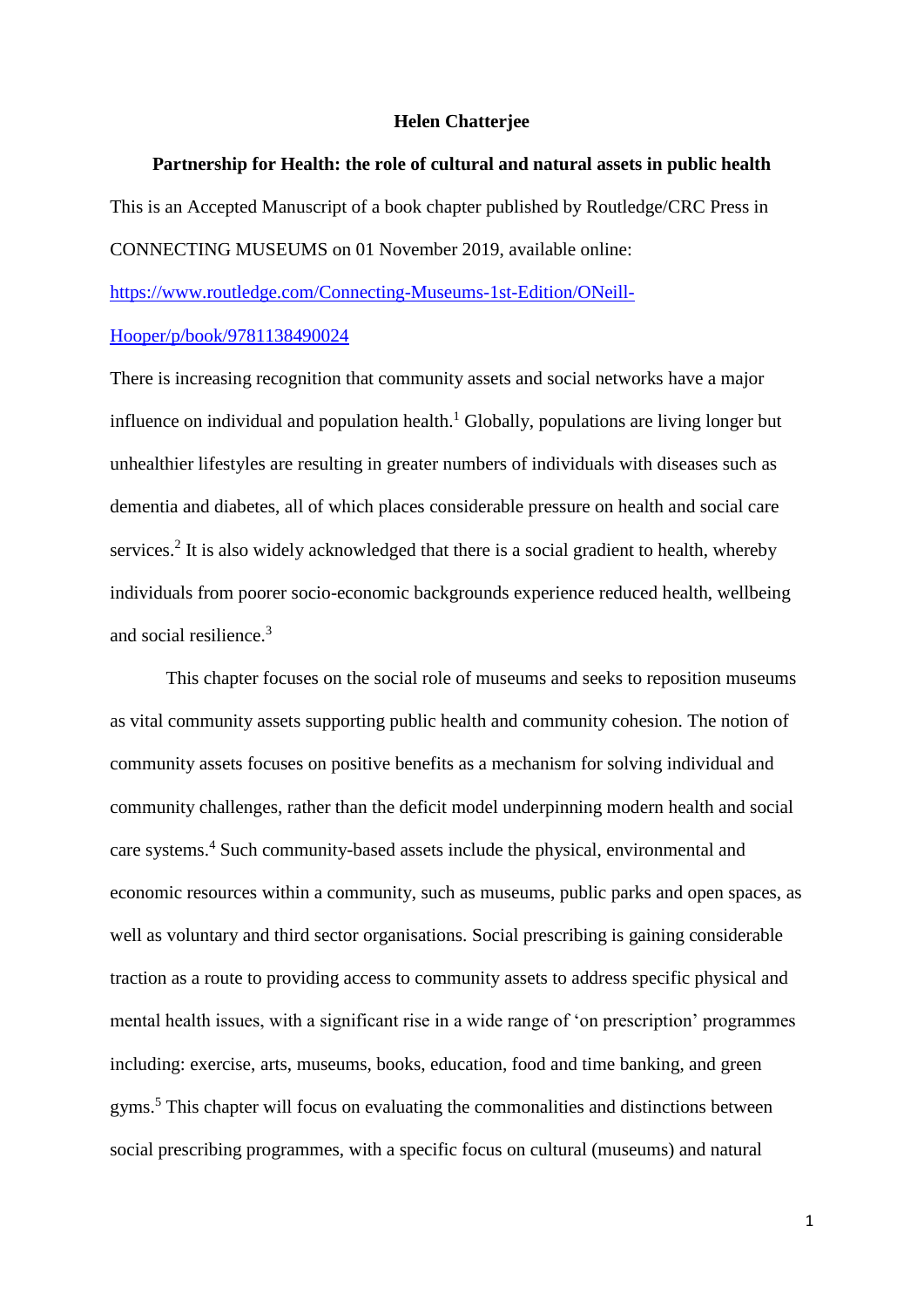(parks, natural environments, gardens) referral pathways. Drawing on case studies involving cultural activities and nature-based interventions, this chapter explores the overlap and synergies between natural and cultural capital in public health.

### **Introduction**

There is a wide body of evidence demonstrating the positive impact of arts and culture on health and wellbeing, <sup>6</sup> with research showing that arts and cultural participation impacts upon biological, psychological, social and behavioural aspects of health, across the lifespan.<sup>7</sup> Population level studies have shown that people who engage in arts and cultural activities have a lower risk of dying prematurely and are significantly healthier.<sup>8</sup> In England it is estimated that the arts, museums and heritage sites save the NHS around £700 million per year through reducing GP visits and use of mental health services. <sup>9</sup> There is also evidence that leading an active, socially-engaged lifestyle might protect against cognitive decline. In a recent study the arts have been proposed as potentially beneficial activities due to their combination of cognitive complexity and mental creativity.<sup>10</sup> Using data from over 3000 participants drawn from the English Longitudinal Study of Ageing, the study explored the association between three types of cultural engagement (visiting museums, going to musical or theatrical performances and going to the cinema) and change in cognitive function over 10 years, amongst adults over 52 years of age. The authors measured memory and semantic, or verbal fluency at baseline and follow-up, and found that visiting museums and going to performances were associated with a lesser decline in cognitive function, compared to going to the cinema. The results were shown to be independent of demographic, health and social confounders, providing robust evidence that regular engagement in creative, cultural activities not only affords protection against cognitive decline but enhances cognitive functioning.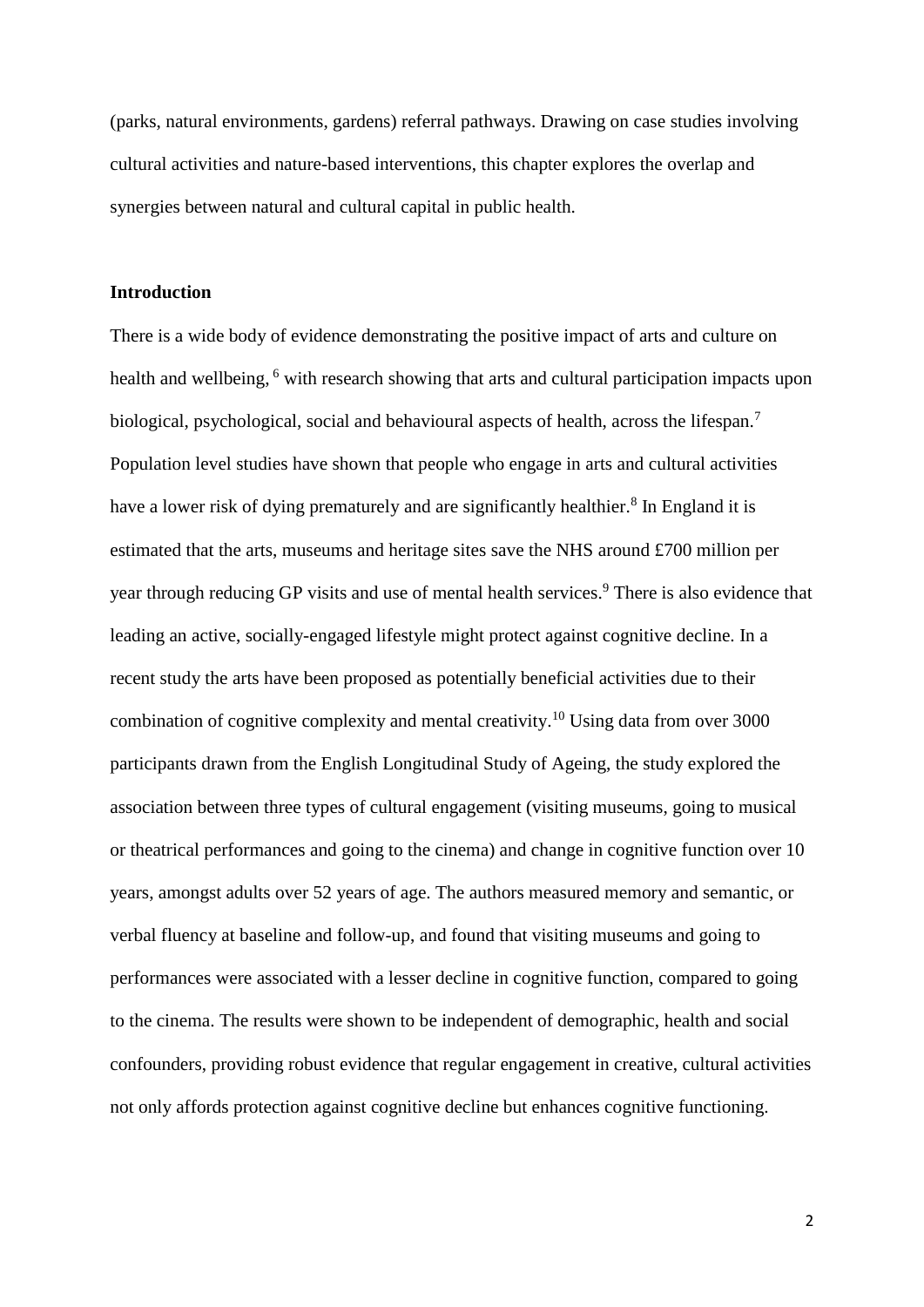The Creative Health Inquiry Report cites over 1000 peer-reviewed studies and grey literature evaluations outlining the depth and breadth of the 'arts and health' landscape, including specific sections on museums. In tandem, there is a growing evidence base demonstrating the social value of museums<sup>11</sup> and the role that museums play in improving health and wellbeing.<sup>12</sup> Research which draws on a range of museum programmes, research projects and grey literature, shows that engaging in museums provides a number of benefits including:

- positive social experiences, leading to reduced social isolation
- opportunities for learning and acquiring news skills
- calming experiences, leading to decreased anxiety; increased positive emotions, such as optimism, hope and enjoyment
- increased self-esteem and sense of identity; increased inspiration and opportunities for meaning-making
- positive distraction from clinical environments, including hospitals and care homes
- increased communication between families, carers and health professionals

Given the wide range of benefits it is not surprising that more and more museums are adapting their access programmes to consider the wider social, health and wellbeing benefits that museum encounters can elicit. Such programmes are aligned with the increasing recognition that there are many associations between ageing and social isolation, loneliness, physical and mental ill-health<sup>13</sup>, and that in order to tackle these complex public health challenges a more inclusive, multidimensional and person-centred approach is required.<sup>14</sup> Given the aforementioned benefits of museum engagement, it is apparent that there are many opportunities (and challenges) for museums to be re-valued in terms of their social, community and public health offer; one of the biggest challenges facing the museums sector is understanding how best to meet these needs.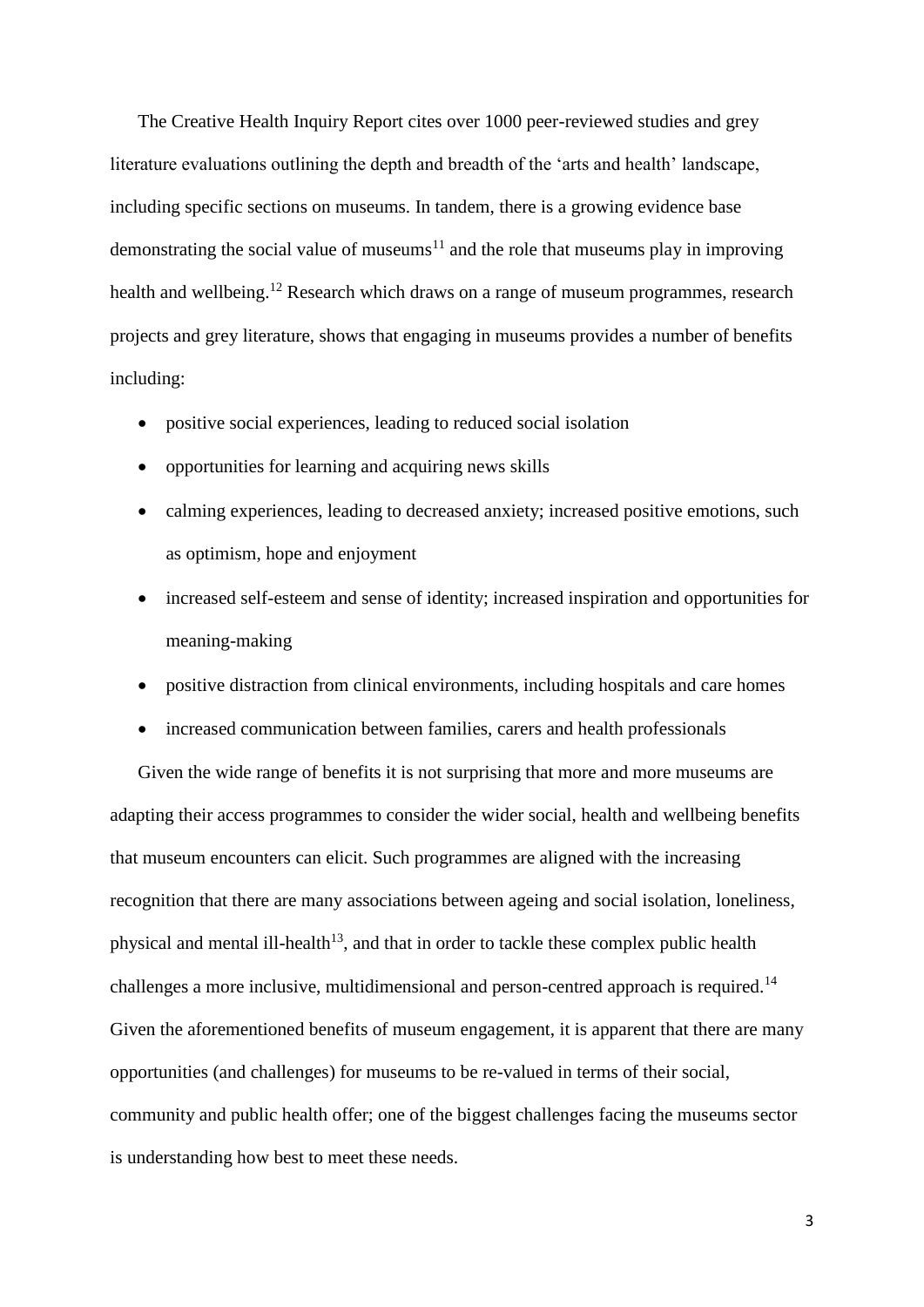Many arts and other community–based organisations have developed more formalised relationships with health and social care providers, offering schemes described as 'social prescribing'. Social prescribing is a term used to describe the process whereby healthcare professionals refer patients to non-clinical sources of support in the community to improve their health and wellbeing.15 Social prescribing includes referrals to support health behaviour changes, especially for long-term conditions, schemes to develop community cohesion, or address the social determinants of health by providing support for welfare, debt advice, housing and employment. Well known models include:

- Arts, books, education and exercise on Prescription
- Green Gyms
- Healthy Living Initiatives
- Information Prescriptions
- Supported Referral
- Social Enterprise Schemes
- Time Banks

Social prescribing has developed as a strategy for tackling health inequities through partnerships between health, social care and third sector organisations, and provides a conduit for individuals to access community-based assets to support their health and wellbeing. According to NHS England, nearly half of all clinical commissioning groups in England are investing in social prescribing programmes, and one in five GPs regularly use social prescribing, whilst a further 40 per cent would refer if they had more information about available services.<sup>16</sup> The General Practice Forward View<sup>17</sup> lists social prescribing as one of the ten high-impact actions and has identified social prescribing as a valuable mechanism for supporting personalised care and for managing the demand on their services. Friedli et al showed that social prescribing is especially helpful for vulnerable groups including: recently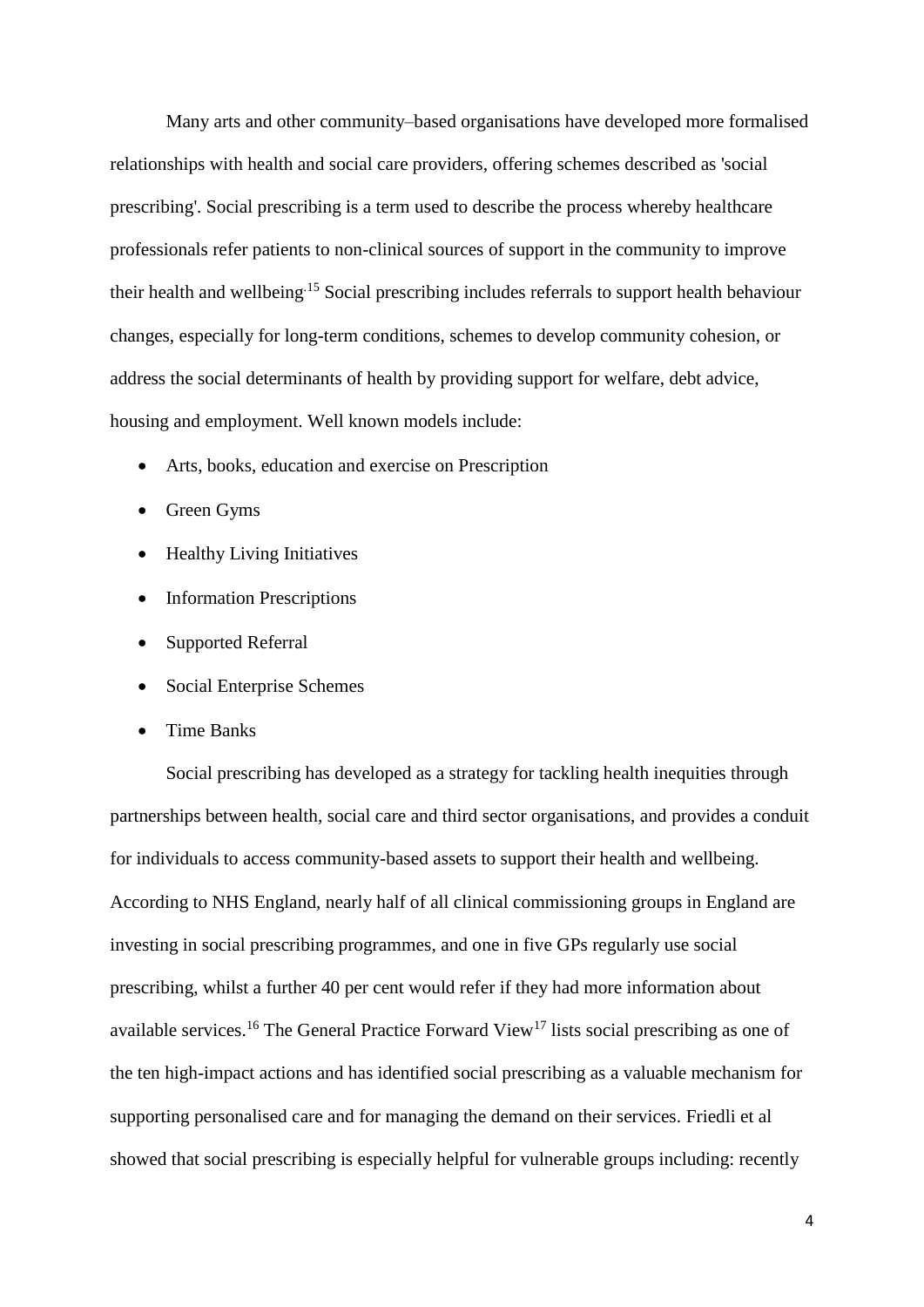bereaved older adults; those with chronic physical illness; mild to moderate depression and anxiety; enduring mental health problems; and frequent attenders in primary care.<sup>18</sup>

As core community assets museums are well-placed to offer public health interventions in the form of activities and programmes that are community-led, personcentred, low-cost and nonclinical; but museums are relative newcomers to the social prescribing scene. Several museums have piloted prescription schemes, with the first of its kind at Tate Britain (Art-based Information Prescription<sup>19</sup>); others projects have included the Beaney House of Art & Knowledge, Canterbury (Paper Apothecary, 2013); the Cinema Museum, London (Cinema Museum Prescriptions, 2014); the Holburne Museum, Bath (Recollection, 2014); and Oxford University Museums (Memory Lane Prescription for Reminiscence, 2015). This chapter will draw upon a recent three-year research project that developed a 'Museums on Prescription' scheme with partner museums across London and Kent; findings from this research, along with research and evaluation from the wider social prescribing sector, will be used to advocate that museums be revalued – and re-evaluated – as public health assets.

## **Museums as Public Health assets**

Foot and Hopkins argue that as well as having needs and problems, those members of the community who are marginalised also have social, cultural and material assets, and identifying and mobilising these can help to overcome specific health challenges, build resilience and social capital. As community resources, I argue that museums are wellpositioned to meet these needs by promoting creative, cognitive and physical activity, and in so doing promote individual and societal wellbeing.

The Marmot Review articulated the principles of a fair society, linking them to the challenge of addressing health inequalities which, it is suggested, have resulted in a social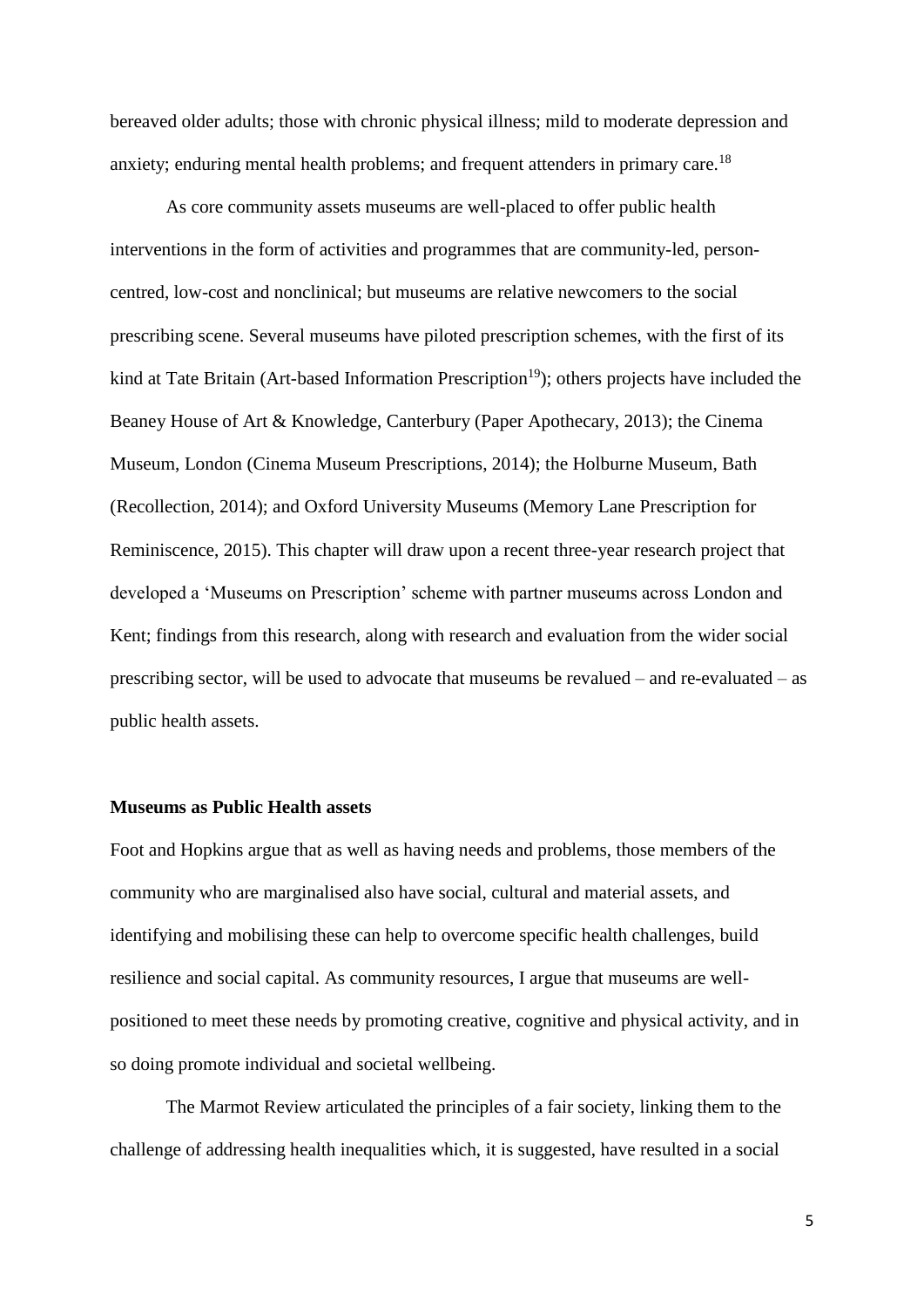gradient in health. In short, the lower a person's socio-economic status the worse that person's health is likely to be. The review states that given health inequalities are driven by underlying social factors, including where people are born, grow, live, work and age, actions needed to alleviate health inequalities must tackle a range of social factors. Furthermore, the review suggested that due to the growing demands on health and social care, these services are insufficient to reduce health inequalities and that a wider range of organisations and actions are needed to tackle the social determinants of health, including community assets. Chatterjee and Noble argue that museums can be viewed as a conduit for individual and community assets, with cultural encounters, including many museum programmes and activities, acting as vehicles which can lead to direct improvements in health and well-being. Friedli advocates interventions that sustain resilience including those that: strengthen social relationships and opportunities for community connection for individuals and families, especially those in greatest need; build and enable social support, social networks and social capital within and between communities; strengthen and/or repair relationships between communities and health and social care agencies; and improve the quality of the social relationships of care between individuals and professionals. Viewing cultural encounters and museums through an assetslens affords an opportunity to advocate for the importance and value of museums as essential community resources, providing a space where meaningful, creative and socially-engaging activities can support community cohesion and inclusion; thus supporting many, if not all, of Friedli's resilience-based recommendations.

### **Museums on Prescription**

Social prescribing is the mechanism by which community assets can be formally incorporated into health and social care pathways. Whilst there isn't a 'one model fits all' approach to social prescribing there is increasing recognition of the need to develop a framework for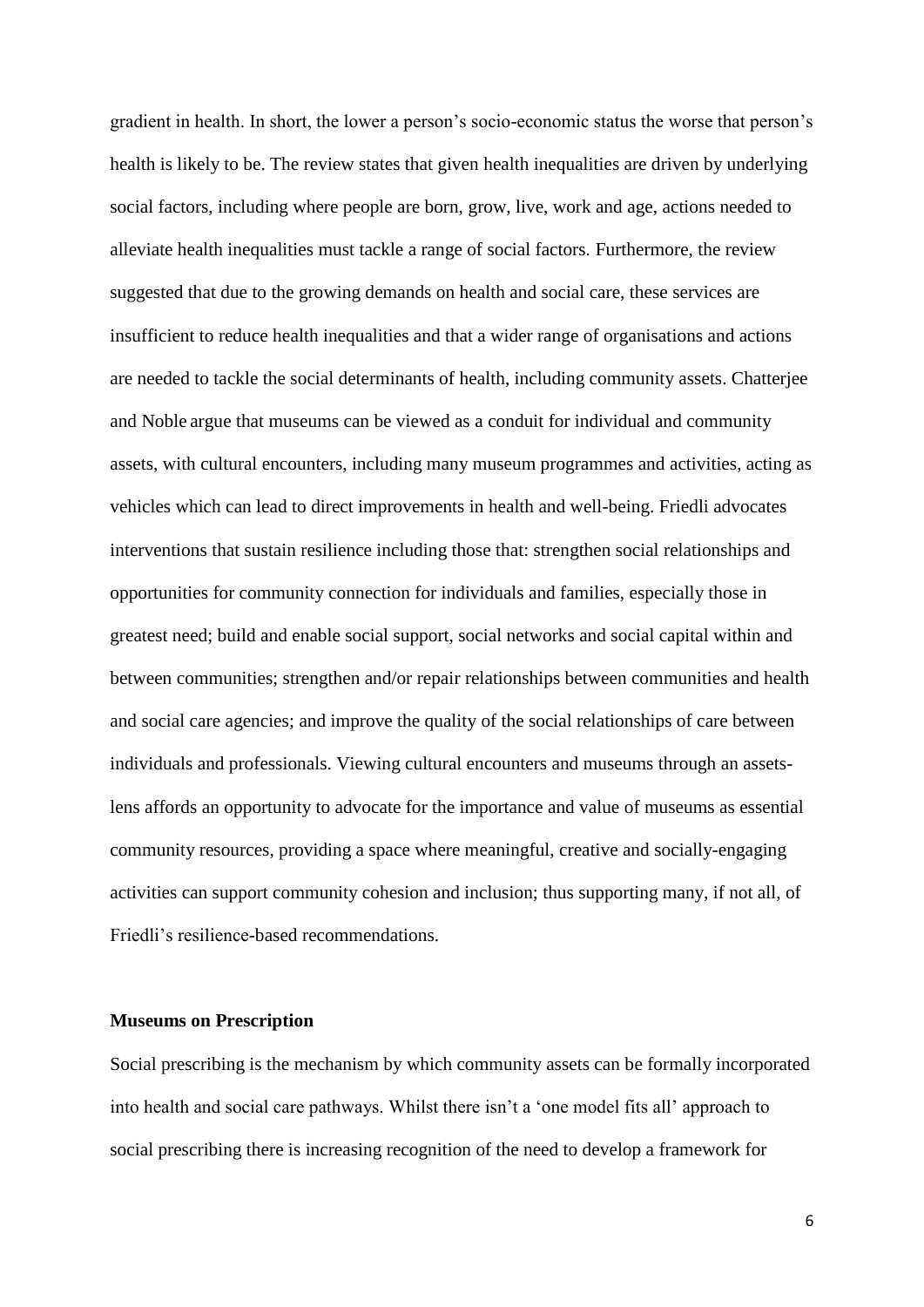implementing and evaluating social prescribing interventions, programmes and activities. The National Social Prescribing Network has published an accessible guide to social prescribing, and attempt to explain what it is, what different models look like, as well as detail referral mechanisms, governance and risk management, and much else.<sup>20</sup> Thomson et al<sup>21</sup> and Chatterjee et  $al^{22}$  provide reviews of social prescribing and outline pathways to implementation, including referral mechanisms; these studies highlight the diverse but somewhat fragmentary evidence base and advocate for the importance of developing robust evidence that is meaningful for both referrers and practitioners.

Whilst the scope of social prescribing encompasses arts, reading, exercise, nature and information-based programmes, museums have not typically been part of this practice; this could be because a key focus for museums over the past 20 years has been on education and inclusion, rather than specifically health. In light of this gap and with a view to evidencing the potential of museums to operate within the social prescribing spectrum, a three year Museums on Prescription programme was developed across London and Kent from 2014-17.<sup>23</sup> Funded by the Arts and Humanities Research Council the project explored the value of museumbased social prescribing programmes for lonely older adults at risk of social isolation. The project was developed in response to government statistics about a significant public health problem regarding social isolation and loneliness in older adults. The Office for National Statistics 2015 report into loneliness found that amongst older people, rates of chronic loneliness have remained steady since the 1940s, with 6-13% of people over the age of 65 reporting they feel lonely all or most of the time.<sup>24</sup> Furthermore, social isolation in older adults has been linked with a range of physical and mental health problems including depression, and recent studies have shown it can lead to early death.<sup>22</sup>

The award winning project, led by University College London and Canterbury Christ Church University, established novel programmes of museum-based, creative activities for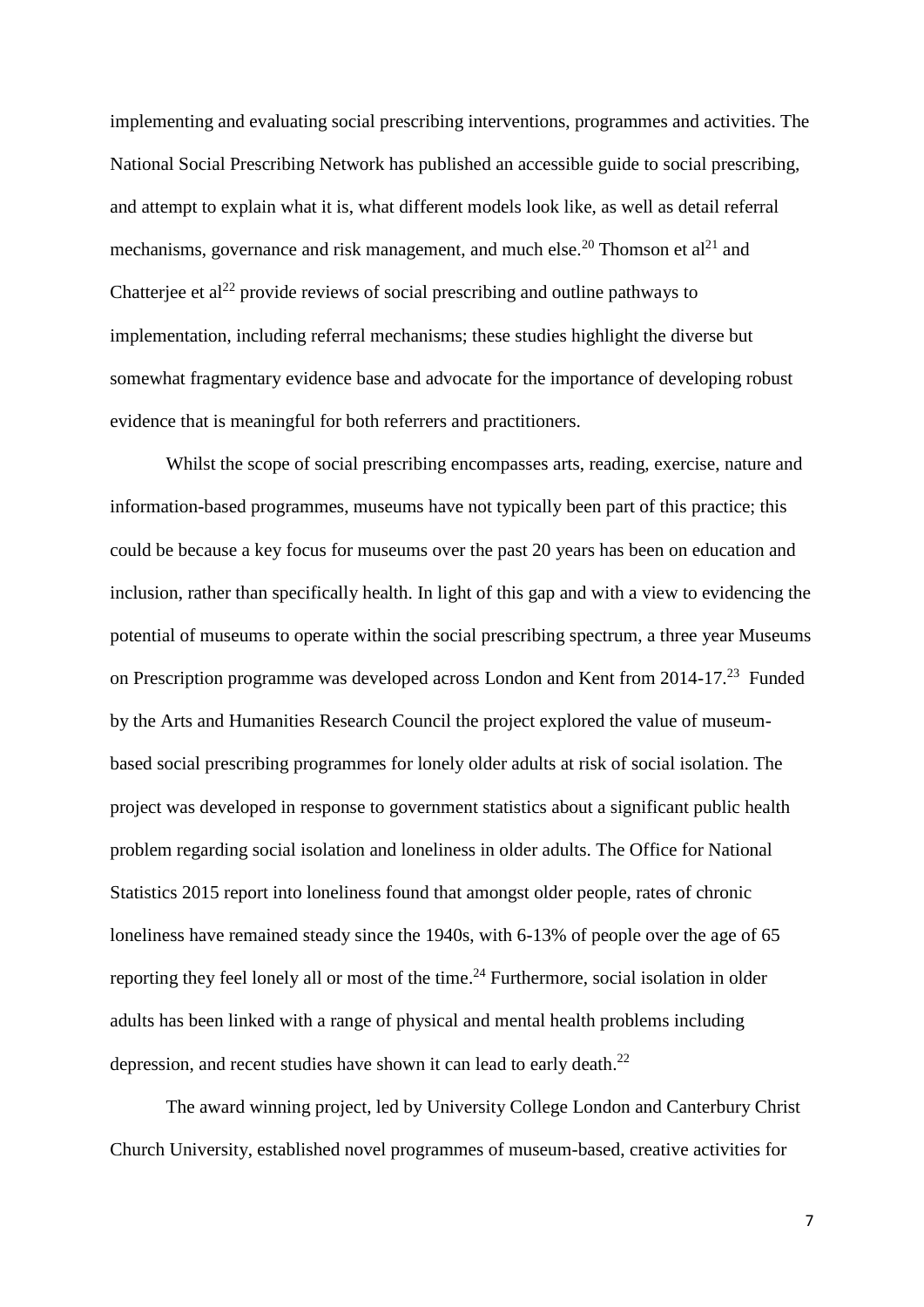lonely, older adults aged 65-94 at risk of social isolation, who were identified and referred by a range of NHS and Local Authority social and psychological services, local third sector and/or community organisations.<sup>25</sup> Partner museums (The British Museum; The British Postal Museum; Canterbury Museums and Galleries; Central Saint Martin's Study Collection; Maidstone Museum and Gallery; Tunbridge Wells Museums and Gallery; UCL Museums & Collections) carried out weekly programmes of museums-based activities lasting one to two hours across 10 weeks, attended by over 100 participants in groups of around 8-10 older adults. Sessions were led by museum staff and included curator talks, behind-the-scenes tours, museum object handling, and creative and co-productive activities inspired by the collections involving writing, drawing, print-making, weaving, and designing exhibitions, booklets and guides.

Measures of psychological wellbeing (UCL Museums Wellbeing Measure<sup>26</sup>), mental wellbeing (Warwick Edinburgh Mental Wellbeing Scale) and social isolation (Revised UCLA Loneliness Scale) were taken at baseline (Week 1), mid- (Week 5) and end-programme (Week 10), and follow-up interviews with short versions of the measures (Short Warwick Edinburgh Mental Wellbeing Scale and 3-Item Loneliness Scale) were implemented at three and six months. In-depth interviews were conducted at the end of ten weeks with participants, facilitators and carers who also filled in weekly diaries, called Museum Passports, reflecting upon their experiences. Partners and participants also attended workshops every six months to share experiences, discuss research findings and help develop best practice guidance.<sup>27</sup>

Quantitative analysis of the measures found significant improvements in psychological wellbeing that were sustained beyond the end of the programme. <sup>28</sup> Qualitative analysis revealed a sense of belonging, improved quality of life, renewed interest in learning, increased creativity and social activity, and continued visits to museums. In addition, the museums, health, social care and third sector partners also reported benefits; for referrers the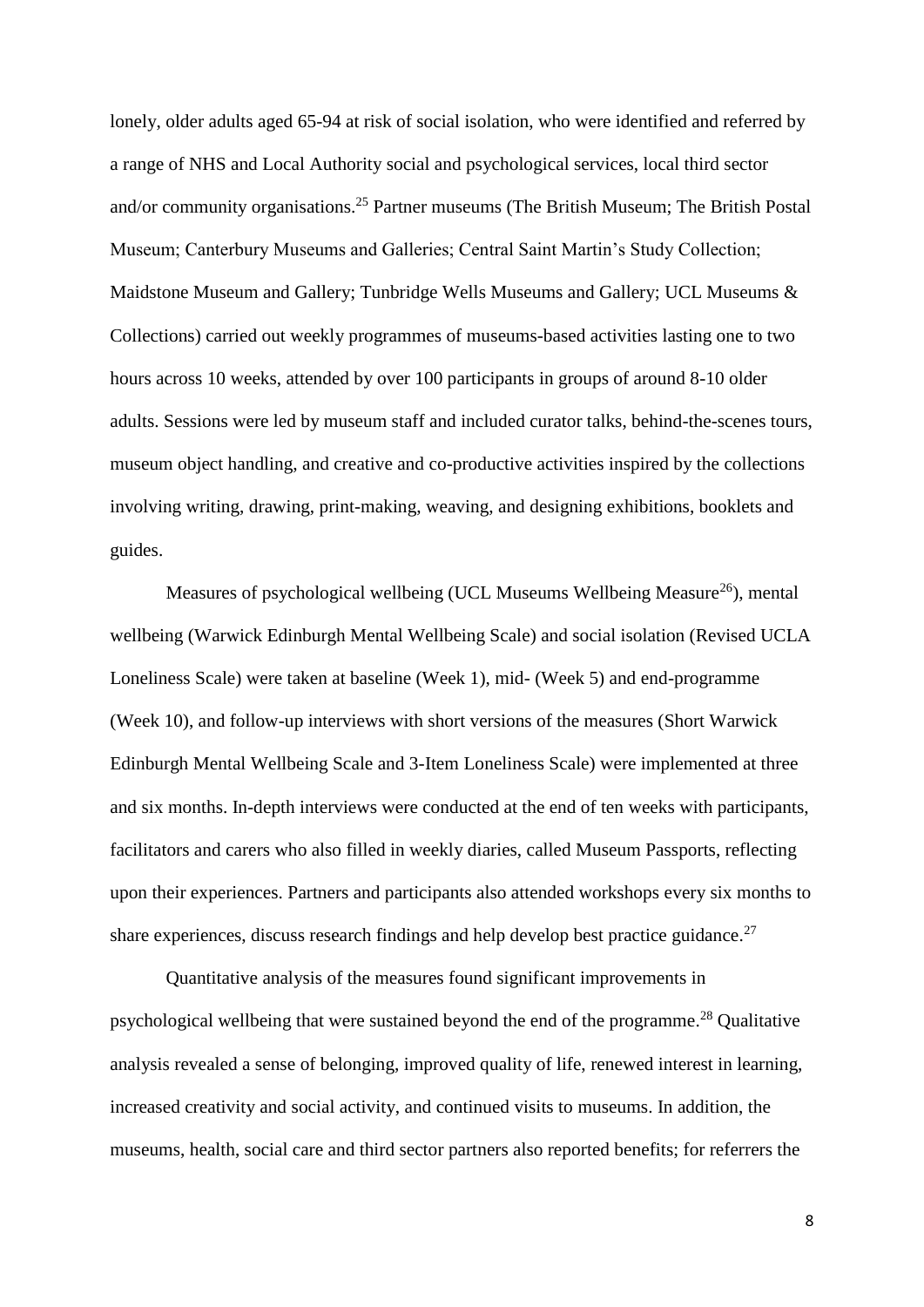project offered novel community-based programmes for their service users and museums were able to attract new hard-to-reach audiences.<sup>29</sup>

Museums on Prescription drew upon key policy reports to develop an understanding of health improvement for older adults. The Foresight Report<sup>30</sup> found, for example, that positive mental health and wellbeing were associated with social and economic benefits, identifying both the vulnerability of mental resources to future challenges, and the potential of these resources to adapt and meet challenges. Mental wellbeing, defined as 'a dynamic state, in which the individual is able to develop their potential, work productively and creatively, build strong and positive relationships with others, and contribute to their community' was linked to 'mental capital', involving cognitive and emotional resources, and emotional intelligence comprising social skills and resilience to stressors. Museums on Prescription outcomes, such as involvement in purposeful activity, social support and increased health awareness, are affective in enhancing mental capital and helping individuals develop informed lifestyle choices, particularly those related to their own health and wellbeing.

#### **Synergies between museums and other community assets**

As demonstrated by the Creative Health report there are many synergies between both the types of activities and range of outcomes experienced in museums and other arts or cultural activities. These synergies are further articulated in *Museums as Spaces for Wellbeing*; a report that highlights a diverse range of creative and novel museum programmes and projects, demonstrating how the heritage sector is responding to ongoing cultural, and wider societal, policy shifts. <sup>31</sup> A series of case studies and examples (The Lightbox; Yorkshire Sculpture Park; Birmingham Museums Trust; Canterbury Museums and Galleries; Museum of London; Bristol Museum and Art Gallery; Horniman Museum and Gardens; Tyne and Wear Museums and Archives; Hampshire Cultural Trust; The Restoration Trust; Mansfield Museum;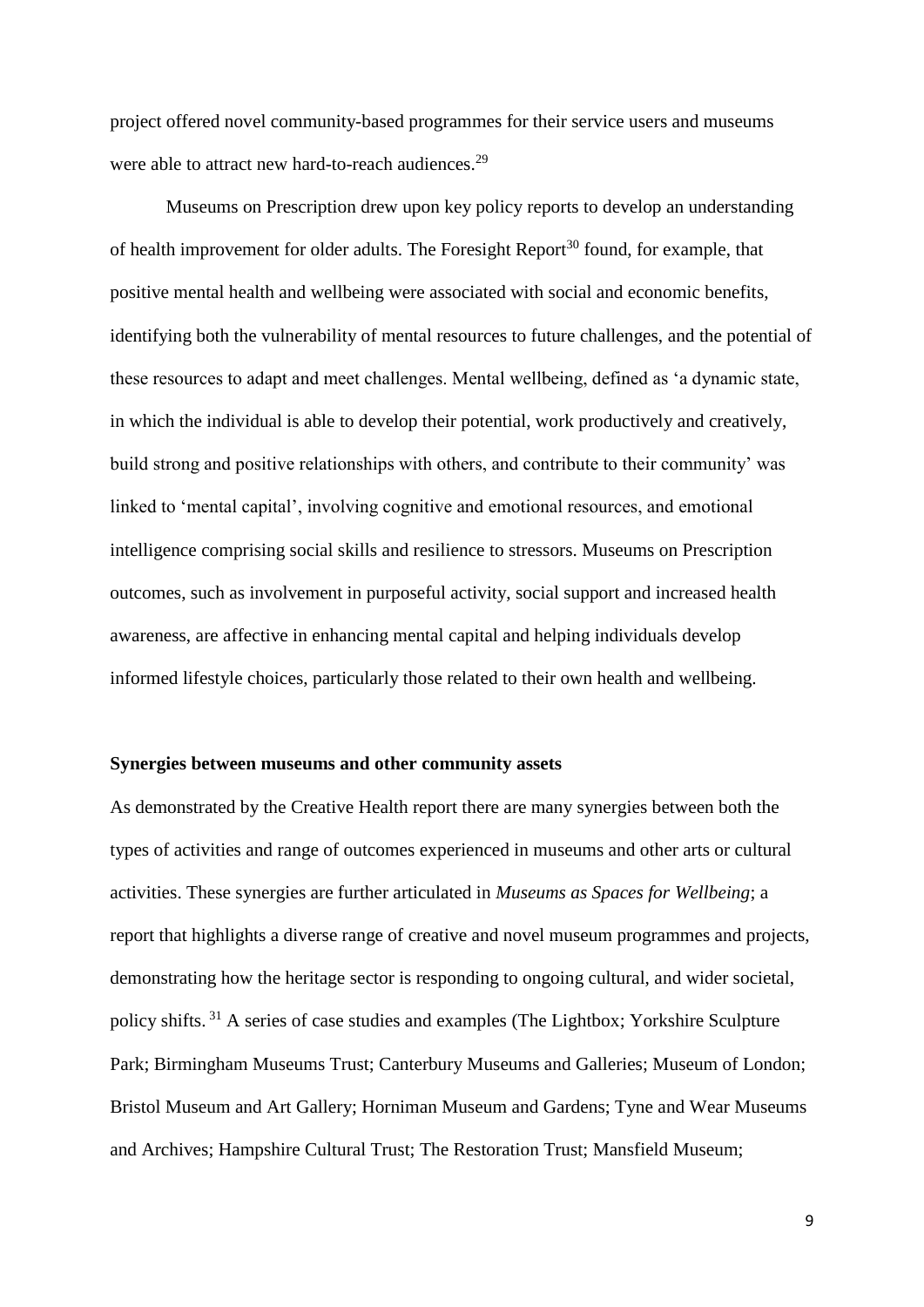Cambridge University Museum; York Museums Trust) illustrate how innovative museum programmes are tackling key issues in society including: demographic changes; a growing commitment to co-creation in service design; the cumulative effects of entrenched health inequalities; and a growing awareness of the potential and importance of 'green' wellbeing, amongst other factors. The report also describes how museums are meeting organisational opportunities and challenges in relation to new audiences, partnerships, evaluation, organizational change and funding.

The main findings from *Museums as Spaces for Wellbeing*<sup>33</sup> are summarised in eight 'top tips' or take home messages, detailed below:

1. *Work in partnership*: Effective partnerships multiply expertise, resources and networks. Make sure assumptions and objectives are shared through dialogue and recorded in written agreements that are regularly reviewed.

2. *Embed health and wellbeing organisationally*: Where wellbeing is understood as a core part of an organisation's mission, a health and wellbeing offer is easier to develop and maintain.

3. *Consider sustainability carefully*: Museums and galleries have a duty of care towards vulnerable audiences, and an ethical responsibility to develop new programmes or projects with due thought to the long-term needs of, and consequences for, participants.

4. *Respond to local needs*: Heritage organisations have a vital role in place-making, and can use consultation, piloting and documents like JSNAs (Joint Strategic Needs Assessments) to clarify where their energy is best invested in order to make a difference to their communities. 5. *Take an asset-based approach*: The multiple assets of museums include staff, partners, visitors, expertise, location and indoor and outdoor spaces as well as collections.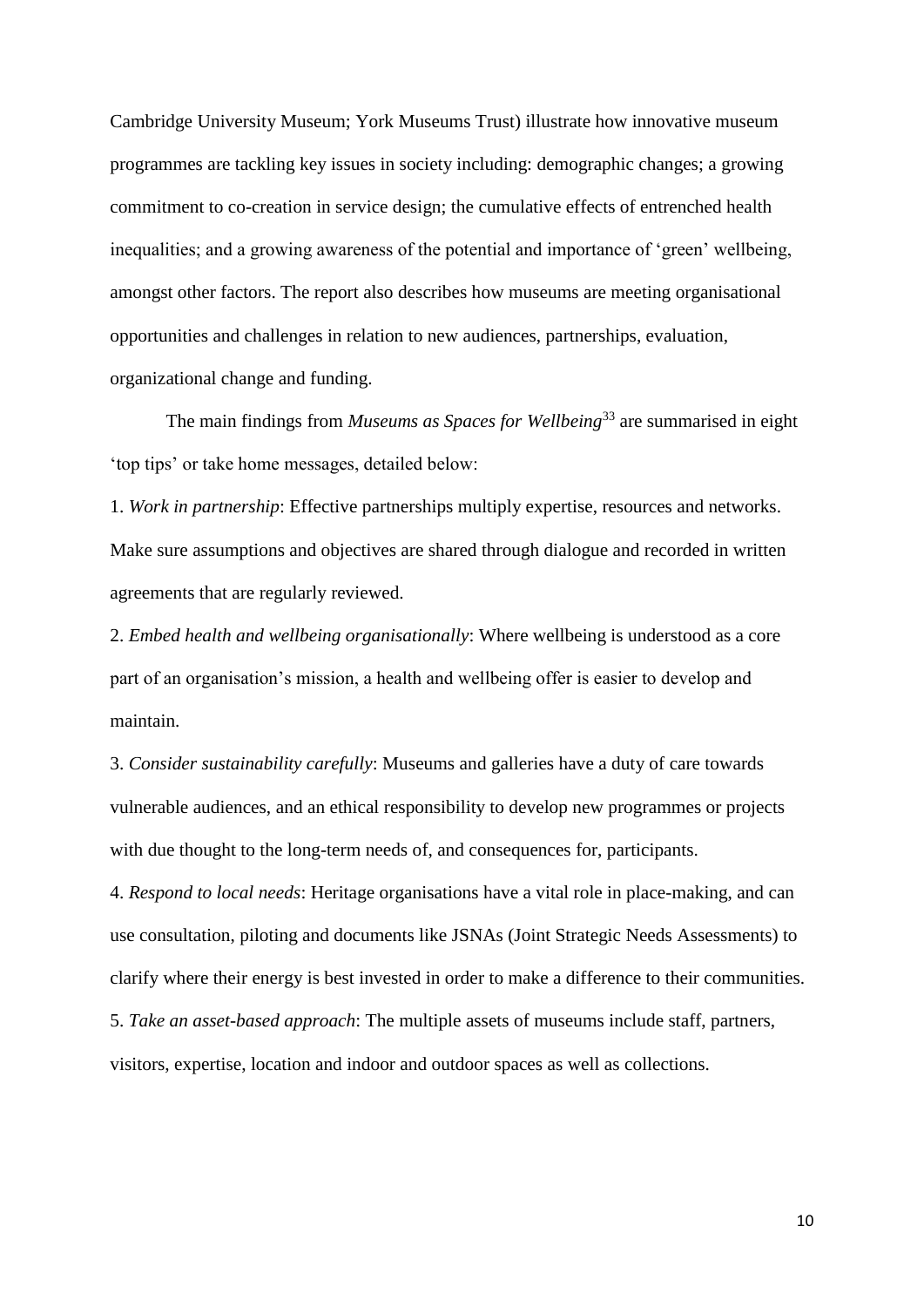6. *Document your work*: Documentation and evaluation are key to reflective practice, and essential for making a case for your work to funders, managers, colleagues, partners and participants.

7. *Give yourself time*: Take all the time necessary to build strong relationships with funders, partners and participants, and factor this in from the start.

8. *Shout about it*: Good practice and organisational change come about through sharing the work, within, beyond and between heritage organisations

The aforementioned findings highlight the importance of building effective, sustainable partnerships and programmes in museums, which are co-produced with health, social care, third sector and, most importantly, intended audiences. This model of partnershipworking is closely aligned with the notion of asset-based working, so there is clear potential within this space for the wider adoption of Museums on Prescription. The report also advocates the importance of responding to local needs and by so doing, museums can clearly articulate their social, cultural and economic value. Furthermore, evaluation is a crucial part of wellbeing-programme development, and this should take place at all stages of planning and implementation. Whilst a standardised clinical approach to evaluation might not be relevant or feasible given financial constraints, the notions of formative and summative evaluation, piloting activities and programmes, pre- and post-testing, or test-retest, are all extremely helpful and essential for the sector to continue to build a robust evidence base. The value of co-produced research and evaluation, conducted in collaboration with partners, stakeholders and participants, is also gaining considerable traction and is an excellent mechanism for ensuring that programmes are well designed and meet mutually agreed objectives.<sup>32</sup>

# **Natural, or green, wellbeing.**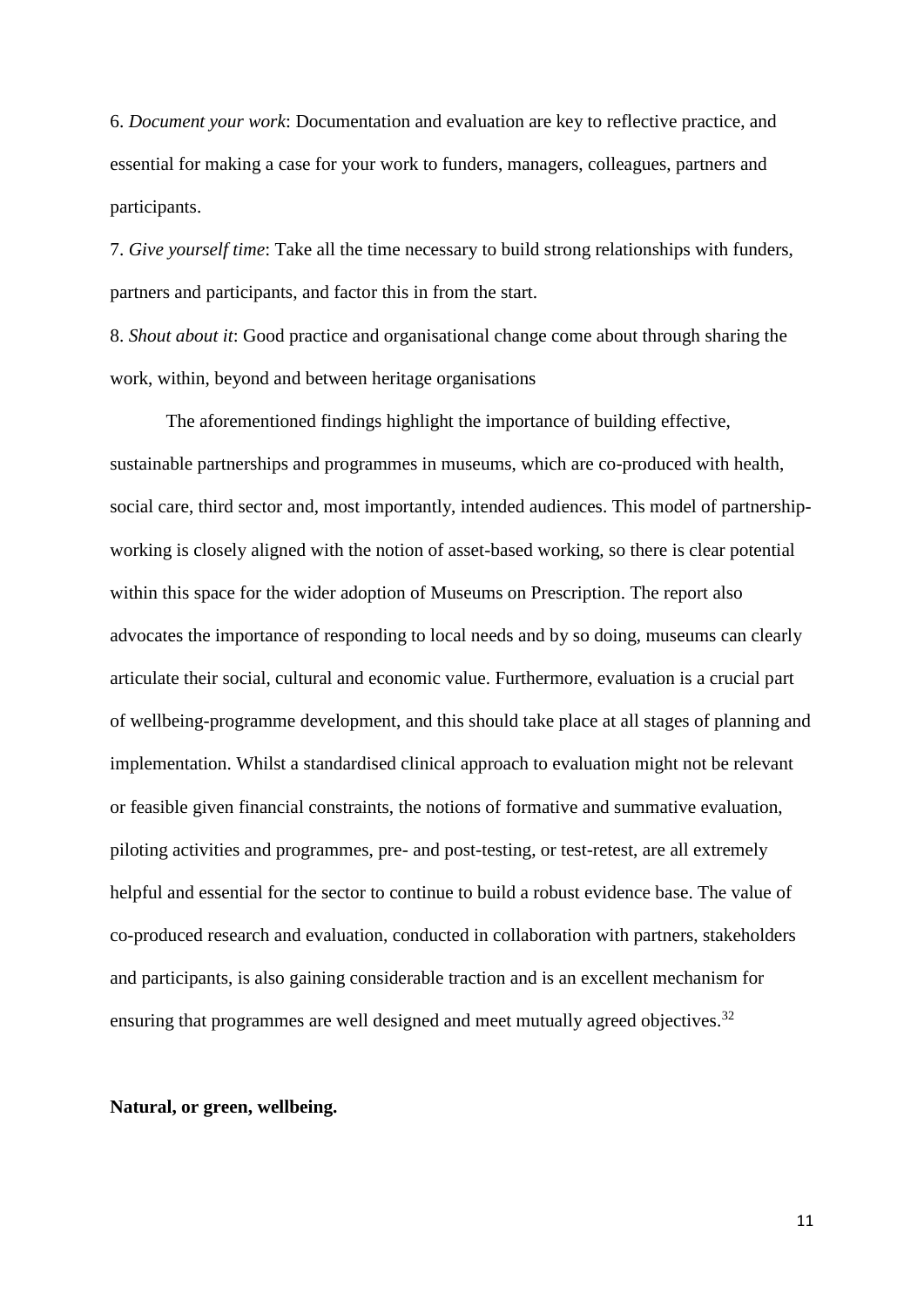There is a robust and well-accepted evidence base for the wellbeing benefits of natural, or green, wellbeing. Human populations are increasingly disconnected from nature, yet research in recent decades has yielded substantial evidence<sup>33</sup> exemplifying multiple health benefits from engaging in nature-based activities.<sup>34</sup> Such activities include Green Gyms, Healthy Walks, Exercise on Prescription and other so-called Ecotherapies. The physical health benefits of outdoor activities, including walking, are self-evident and the obvious links with physical exercise have resulted in widespread acceptance of natural and exercise-based programmes within social prescribing. Nature-based interventions involving horticulture and environmental conservation have also been shown to increase mental wellbeing, reduce depression, anxiety and stress-related symptoms, and improve self-esteem and confidence.<sup>35</sup> Furthermore, self-esteem and mood have been shown to improve in non-clinical populations as a result of walking in green spaces of high natural and heritage value.<sup>36</sup>

#### **Green Gyms, Ecotherapy, Exercise on Prescription**

Green Gyms seek to improve the participant's physical and mental health through contact with nature (gardening, walking in parks, developing green spaces). Pretty et al reviewed the effects of ten green exercise studies (conservation activities, cycling, horse-riding and walking) for over 200 participants across the UK.<sup>37</sup> The study found that green exercise led to significant improvements in self-esteem and reduction in measures of negative mood regardless of the duration, intensity or type of exercise, indicating the potential of green schemes as public health interventions for mental health. Webber, Hinds and Camic assessed the wellbeing of 171 UK allotment gardeners; findings revealed the importance of meaningful activity, increased feelings of connectedness, and improved physical and mental health.<sup>38</sup> The Conservation Volunteers (TCV), found significant mental health improvement in the first three months of green gym participation, using the SF-12 Health Survey.<sup>39</sup> In addition to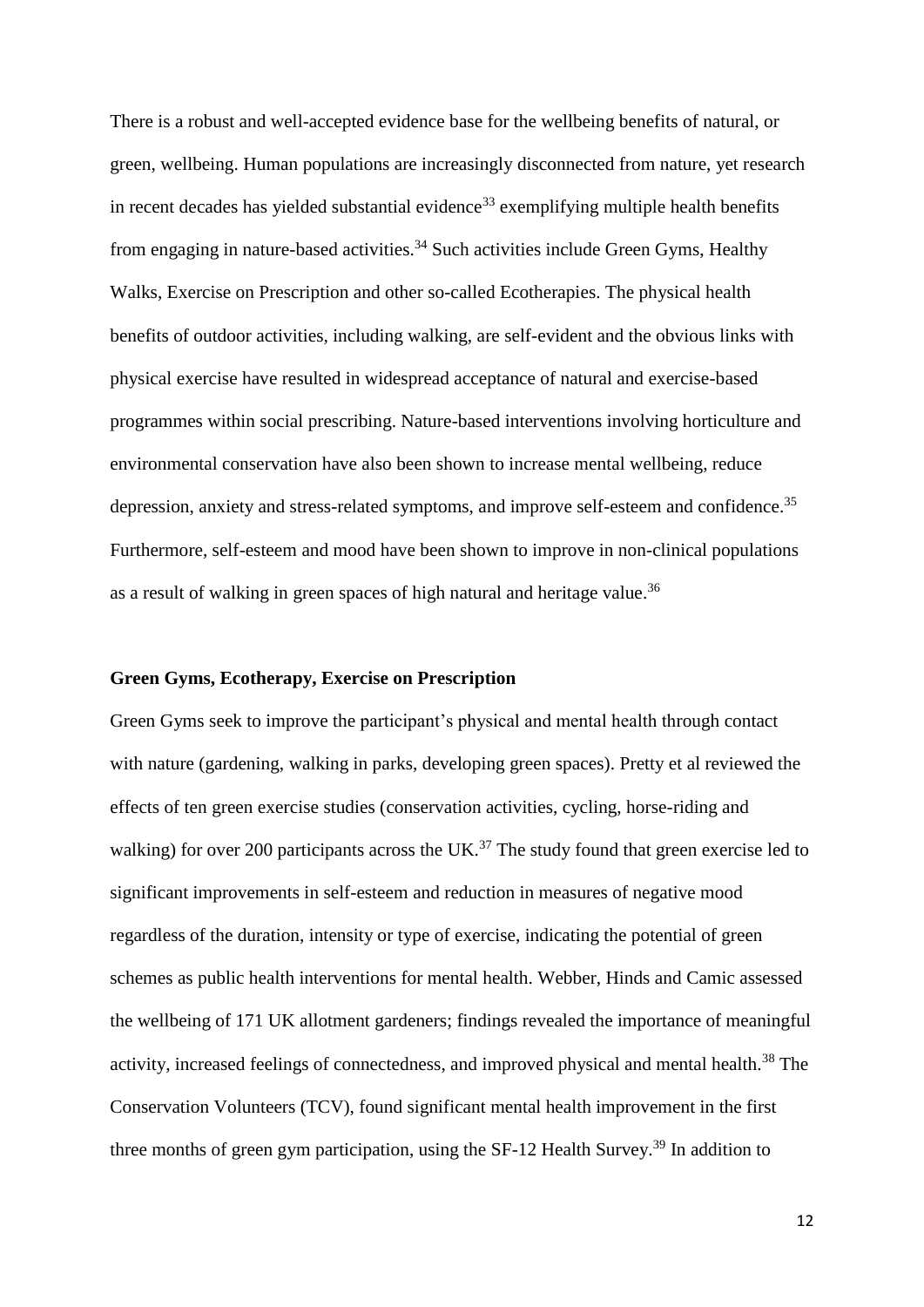physical and mental health benefits, improved quality of life and wellbeing, TCV found that being in the countryside emerged as a significant motivating factor, which supported other findings on the therapeutic value of natural environments, including acquiring new skills, increased awareness of conservation, participating in something worthwhile, as well as the social aspects of group working.<sup>40</sup>

Exercise on Prescription involves referring patients to supported exercise programmes (cycling, guided healthy walks, gym or leisure centre activity, keep fit and dance classes, swimming, aqua-therapy and team sports). In addition to physical health improvements, the benefits include learning new skills and achieving goals, improving the way that people look and feel about themselves, meeting new people and making friends, adding structure to the day and improving patterns of sleep. Since their inception in 1990, UK exercise referral schemes have increased to around 600 and this type of social prescribing is one of the most popular community-based referral pathways in the UK.<sup>41</sup>

# **Synergies between cultural and natural wellbeing.**

It is perhaps not surprising that many of the outcomes identified for nature-based activities are the same as those for cultural participation. Psychological improvements in mood, selfesteem, confidence, quality of life, reductions in anxiety and stress, learning and acquisition of new skills, and development of social bonds, are shared across the two seemingly varied types of activities. Both types of activities also have a physical component.

Museums have been quick to recognise the value of incorporating outside spaces into wellbeing programmes. Heritage walks, guided trails both in and outside museums, historic houses and other heritage sites, gardening, yoga and other green or exercise activities are increasingly part of many organisations wellbeing provision. The Whitworth Gallery in Manchester's 'Art Garden' hosts a horticultural wellbeing programme that takes advantage of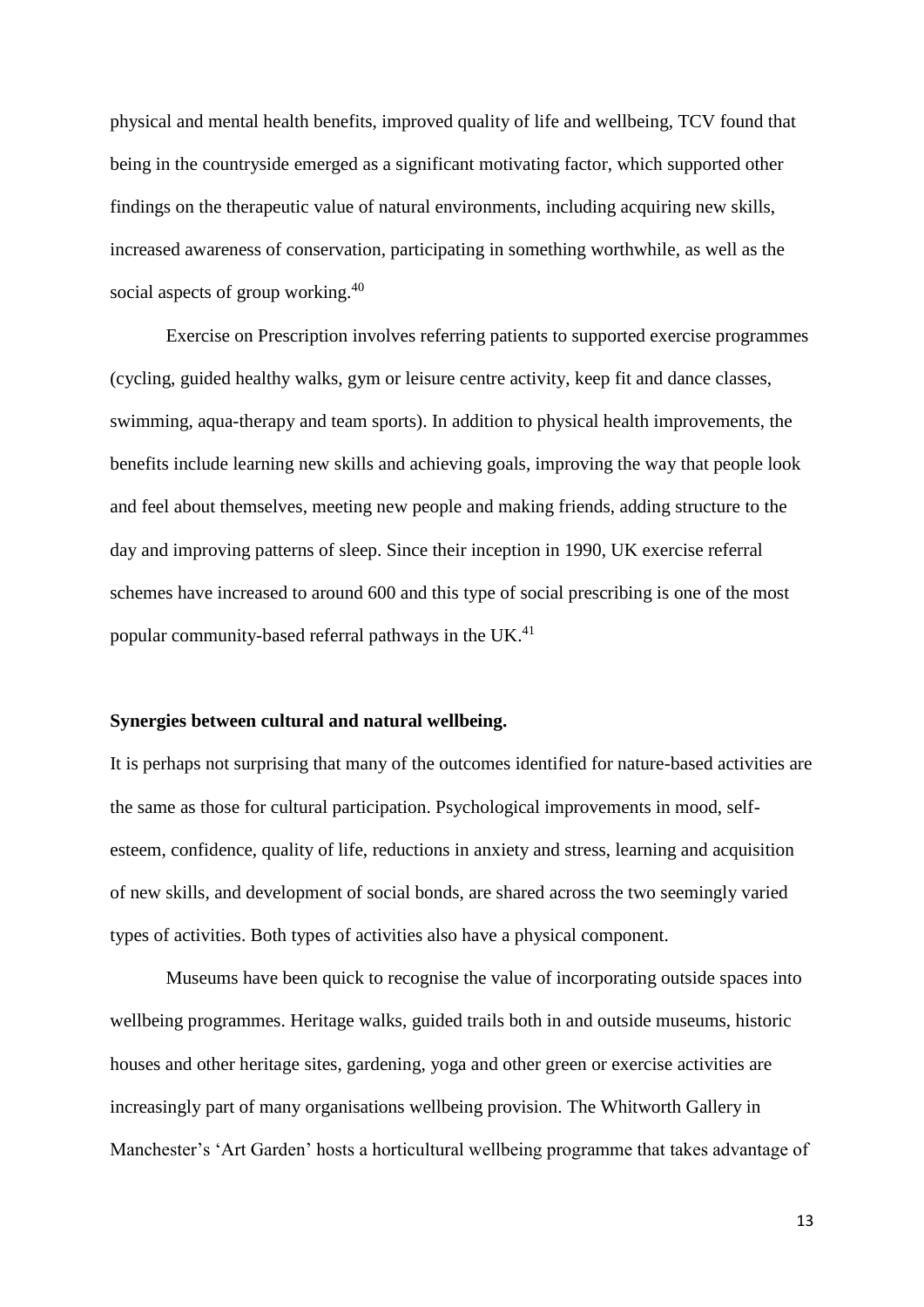the outside space in combination with collections-based activities, which is run in collaboration with local charities. The Human Henge project, developed by the Restoration Trust, organises walks in Stonehenge for people with mental health problems, living on low incomes in Wiltshire, accompanied by archaeologists and musicians.

These examples demonstrate the close practical associations between nature and culture-based wellbeing programmes, but it is likely there are a number of underlying mechanisms that explain why these forms of engagement bring about similar outcomes. Culture and nature-based activities are inherently multisensory; as the aforementioned evidence reveals such activities all have a physical component. Even for participants who may have sensory, cognitive or mobility impairments many forms involve touch, real or virtual engagement (be it objects, art materials for drawing or making activities, tools for gardening). Touch has been shown to have important emotional connections, with some researchers advocating a new form of touch known as 'emotional touch'.<sup>42</sup> The notion of emotional touch is rooted in neurological evidence that sensory information gathered by touch is directly linked with emotional regions of the brain responsible for emotional states or feelings, behaviours and memories.<sup>43</sup> Evidence also highlights the importance of learning, and research has shown that being actively involved in learning is linked to levels of engagement and cognitive processing<sup>44</sup>. Both culture and nature-based activities involve participants meaningfully engaging with new ideas, information and actions; <sup>45</sup> this deep-level cognitive processing is also likely to be a vector in the underlying mechanisms behind culture and nature-based activities. Finally, the majority of culture and nature-based activities are social, occurring in groups in public or social spaces. Social bonds and connectedness have already been highlighted as important contributors to physical and mental health.

The close affiliation between nature and art is not a new idea; numerous artists and writers have long appreciated the notion of nature as art, including the likes of John Ruskin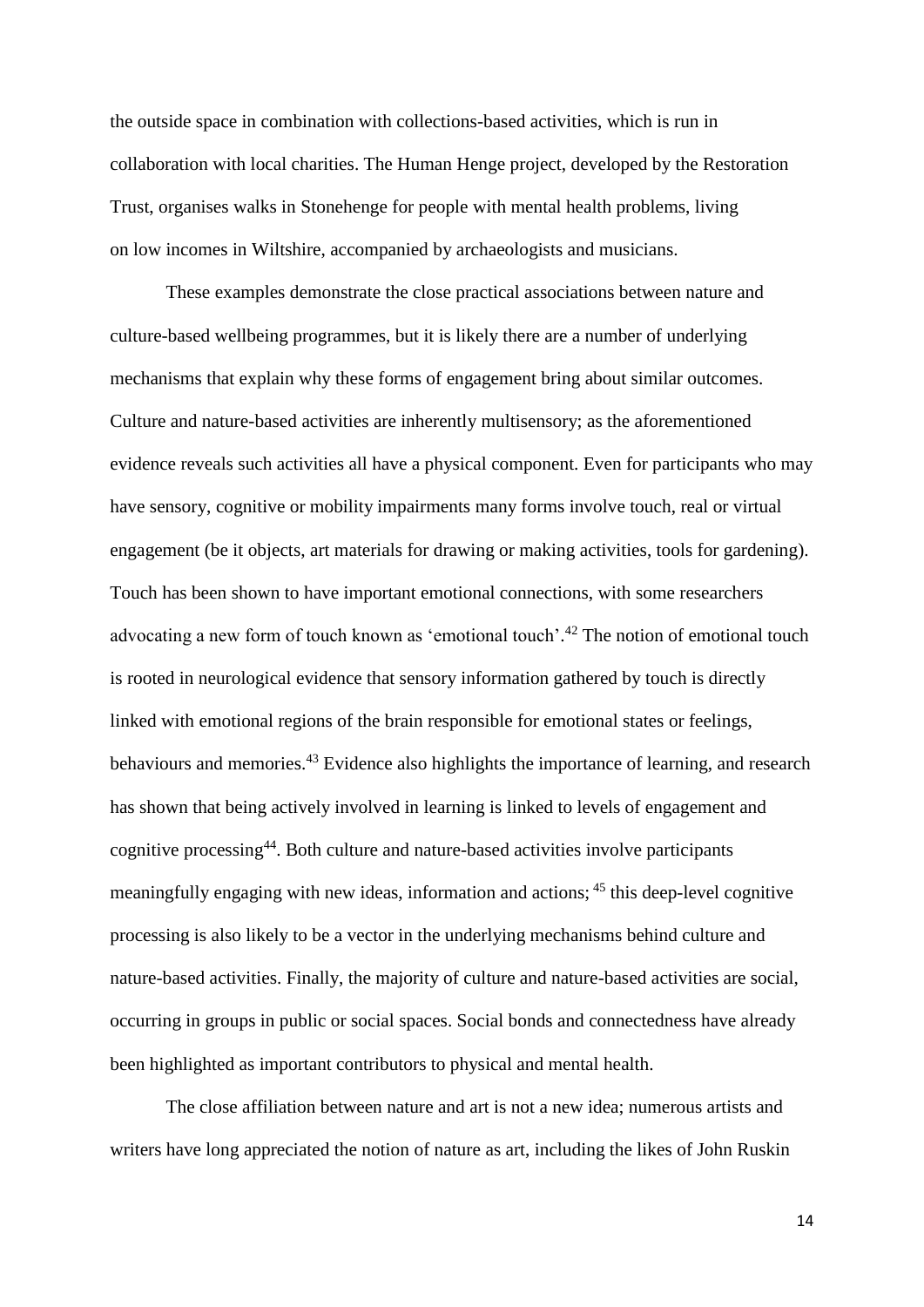and Katsushika Hokusai. <sup>46</sup> However, it is likely that gaining an enhanced understanding of how different forms of engagement, and types of interventions or activities, bring about similar health outcomes will aid in the wider acceptance of such initiatives within society, such that culture and nature are not just viewed as 'nice to have' but instead are valued as essential community public health assets.

#### **Conclusions**

Whilst museums face a range of potential challenges resulting from economic austerity, demographic changes and entrenched health inequalities, this chapter has outlined evidence for revaluing museums as community public health assets. The work of the All Party Parliamentary Group for Arts, Health and Wellbeing has achieved new visibility for the connection between cultural engagement and health, and this provides new opportunities for museums. In tandem, the growing acceptance of social prescribing as an effective and economically sustainable mechanism for tackling major public health challenges, affords an opportunity for the museums and heritage sector to take advantage of increased awareness of the importance of community-based assets. As this chapter demonstrates, museums are ideally placed to become key players in supporting health and wellbeing for individuals and communities, via community inclusivity, creativity, lifelong learning and partnership, as well as exceptional resources in the form of dedicated and highly trained staff, engaging public spaces and material culture.

*Museums as Spaces for Wellbeing*<sup>33</sup> has highlighted some of the obstacles that may stand in the way of growth; these include:

- ethically important issues of legacy and sustainability
- the lack of established models through which social prescribing might be rolled out
- the challenges of project evaluation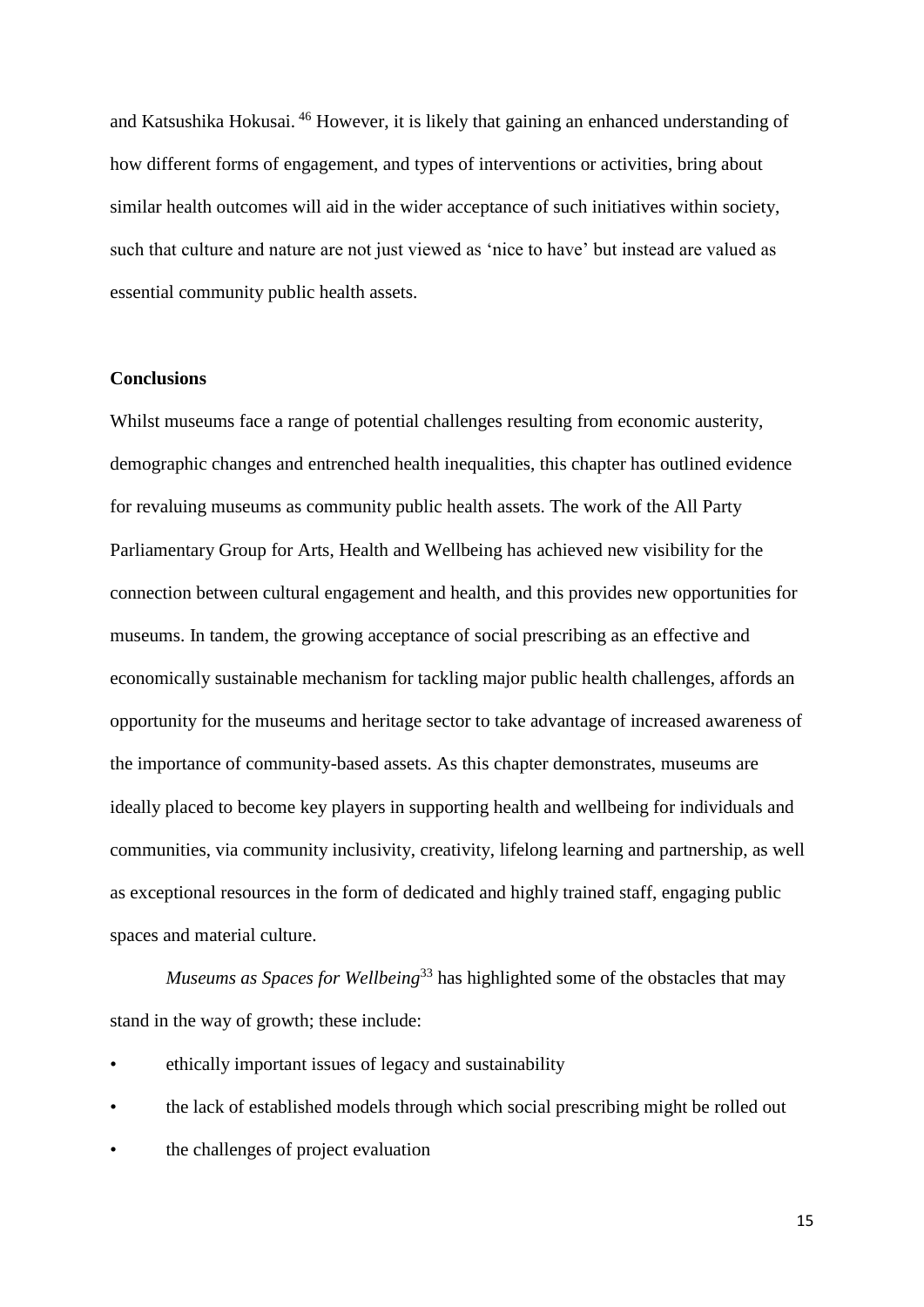• the slow rate of organisational change on which progress depends

• the low visibility of health and wellbeing in museums, even where embedded organisationally.

The report however offers possible routes forward. With regard to legacy and sustainability, museums that have made health and wellbeing central to their offer find themselves increasingly able to sustain this work with core funding, and in some cases (for example, Canterbury Museums and Galleries) have experienced an uplift in funding on the basis of their wellbeing provision. With a growing focus on community asset working and social prescribing, mechanisms for developing more formalised relationships between culture and health will be increasingly available, and it has perhaps never been timelier for museums to be re-framed as vital community public health assets.

<sup>2</sup> https://www.gov.uk/government/publications/health-and-wellbeing-a-guide-to-communitycentred-approaches

<sup>3</sup> https://www.local.gov.uk/asset-approach-community-wellbeing-glass-half-full

<sup>4</sup> http://www.instituteofhealthequity.org/resources-reports/fair-society-healthy-lives-themarmot-review

 $<sup>5</sup>$  H. .J. Chatterjee, M. Polley & G. Clayton (2017), Social Prescribing: Community-based</sup> referrals in public health: Perspectives in Public Health. 138(1):18-19 DOI:

https://doi.org/10.1177/1757913917736661

 $\overline{\phantom{a}}$ 

<sup>6</sup> *Creative Health: The Arts for Health and Wellbeing*. (All Party Parliamentary Group on Arts, Health and Wellbeing, 2017).

<sup>&</sup>lt;sup>1</sup> http://www.euro.who.int/en/publications/abstracts/review-of-social-determinants-and-thehealth-divide-in-the-who-european-region.-final-report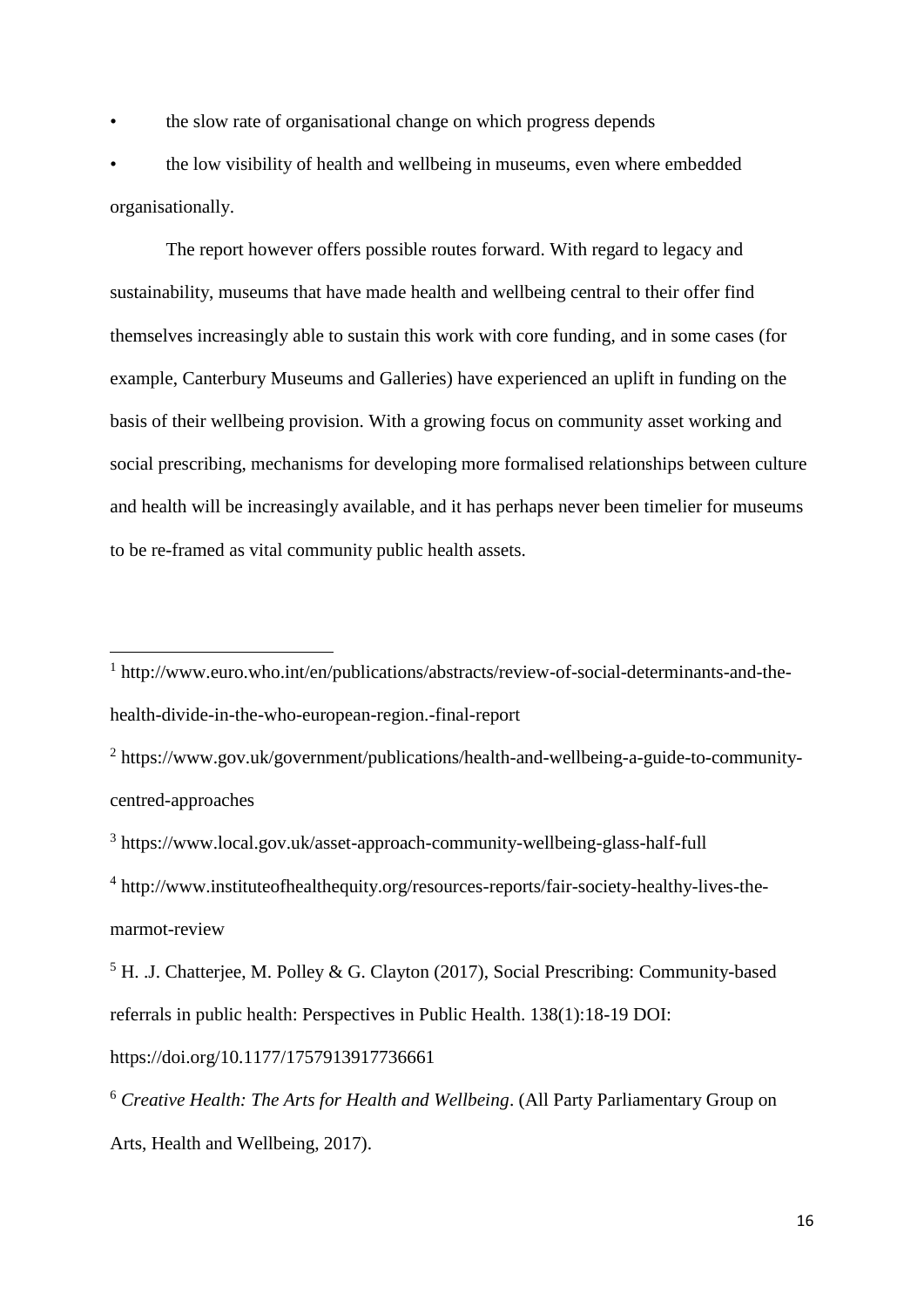<sup>7</sup> S. E. Johansson, B. B. Konlaan & L. O. Bygren, ' Sustaining habits of attending cultural events and maintenance of health: a longitudinal study', *Health Promotion International*, 16, 229–234 (2001).

<sup>8</sup> L. O. Bygren, B. B. Konlaan & S.-E. Johansson, 'Attendance at cultural events, reading books or periodicals, and making music or singing in a choir as determinants for survival: Swedish interview survey of living conditions', BMJ 313, 1577–1580 (1996).

<sup>9</sup> D. Fujiwara, L. Kudrna, T. Cornwall, K. Laffan & P. Dolan, *Further analysis to value the health and educational benefits of sport and culture* (DCMS, 2015).

<sup>10</sup> D. Fancourt & A. Steptoe (2018), Cultural engagement predicts changes in cognitive function in older adults over a 10 year period: findings from the English Longitudinal Study of Ageing. Nature-Scientific Report, 8:10226. DOI:10.1038/s41598-018-28591-8 1

<sup>11</sup> R. Sandell and E. Nightingale, *Museums, Equality and Social Justice*, (London: Routledge, 2012).

<sup>12</sup> H. J. Chatterjee and G. Noble (2013). *Museums, Health and Wellbeing* (Burlington: Ashgate, 2013).

<sup>13</sup> E. C. Schoenmakers, T. G. Van Tilburg and T. Fokkema (2014), 'Awareness of risk factors for loneliness among third agers', *Ageing and Society*, 34,1035-1051.

doi:10.1017/S0144686X12001419

 $\overline{\phantom{a}}$ 

<sup>14</sup> https://www.scie.org.uk/publications/briefings/briefing39/

<sup>15</sup> L. J. Thomson, P. M. Camic & H. J. Chatterjee (2015). *Social Prescribing: A review of community referral schemes*. London: University College London. Available at: https://culturehealthresearch.wordpress.com/museums-on-prescription/

<sup>16</sup> https://www.england.nhs.uk/personalised-health-and-care/social-prescribing/

<sup>17</sup> NHS England (2016) *General Practice Forward View*. Available at:

https://www.england.nhs.uk/gp/gpfv/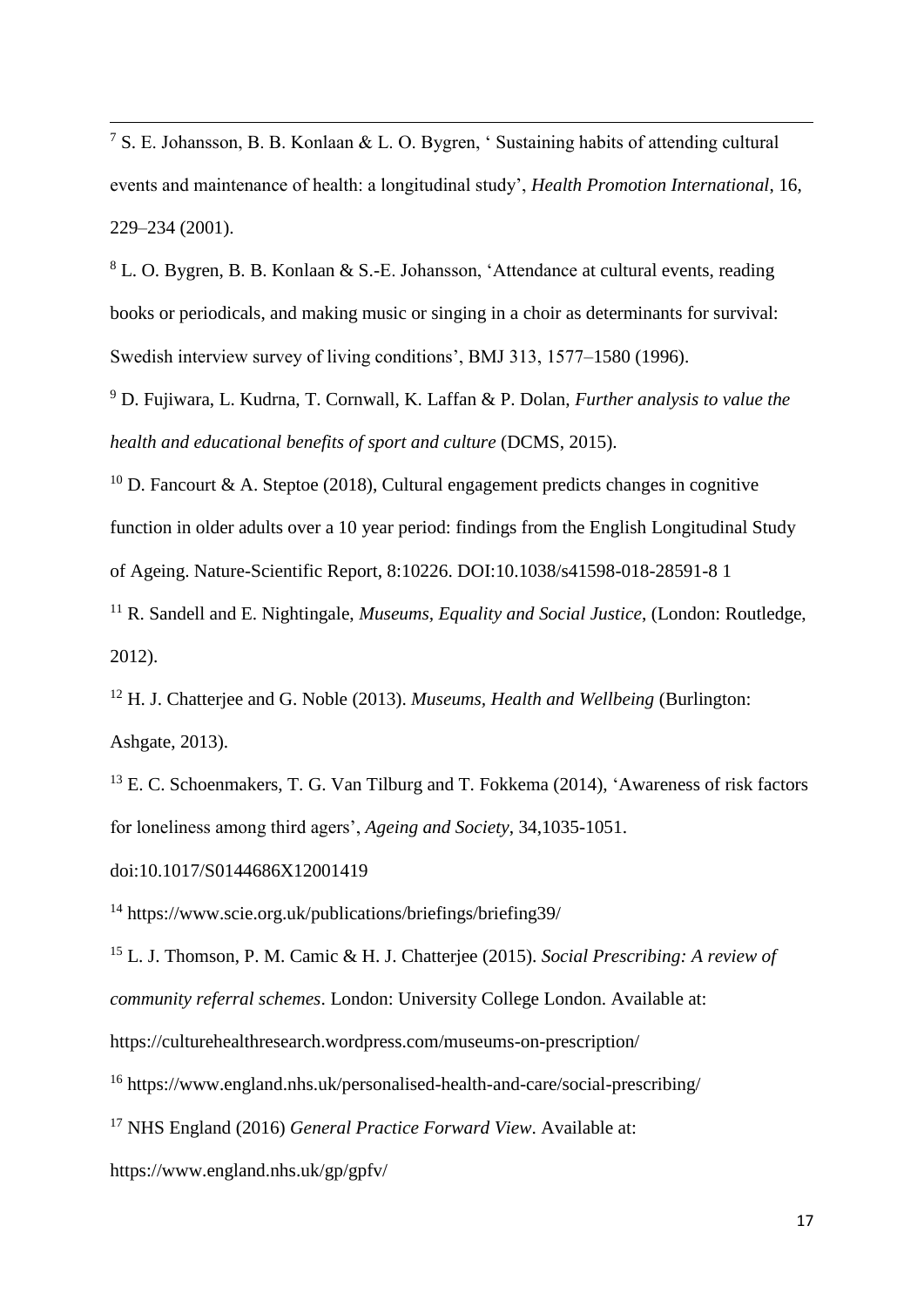<sup>18</sup> L. Friedli, C.., Jackson, H., Abernethy & J. Stansfield (2009), *Social Prescribing for Mental Health - A guide to commissioning and delivery*. Lancashire Care Services Improvement Partnership. Available at: http://www.centreforwelfarereform.org/library/by-az/socialprescribing-for-mental-health.html

 $\overline{\phantom{a}}$ 

<sup>19</sup> D. Shaer, K. Beaven, N. Springham, S. Pillinger, A. Cork, J. Brew et al. (2008), 'The role of art therapy in a pilot for art-based Information Prescriptions at Tate Britain', *International Journal of Art Therapy*, 13(1), 25–33.

<sup>20</sup> M. Polley, J. Fleming, T. Anfilogoff et al. *Making Sense of Social Prescribing* (2017). Available online at: https://www.westminster.ac.uk/patient-outcomes-in-health-researchgroup/projects/social-prescribing-network/

<sup>21</sup> L. J. Thomson, P.M.. Camic & H. J. Chatterjee, *Social Prescribing: A review of community referral schemes* (London: UCL, 2015).

<sup>22</sup> H. J. Chatterjee, P. M.. Camic, B. Lockyer & L. J. Thomson (2017), 'Non-clinical community interventions: a systematised review of social prescribing schemes', *Arts & Health*. DOI: http://dx.doi.org/10.1080/17533015.2017.1334002

<sup>23</sup> https://culturehealthresearch.wordpress.com/museums-on-prescription/

 $^{24}$ http://webarchive.nationalarchives.gov.uk/20160105171432/http://www.ons.gov.uk/ons/rel/ wellbeing/measuring-national-well-being/older-people-s-well-being/art-older-people-s-wellbeing--2015.html

<sup>25</sup> https://www.rsph.org.uk/our-work/awards/public-health-englandcommendations/sustainable-development-2017-winner.html

 $26$  L. Thomson and H. J. Chatterjee (2014), 'Assessing well-being outcomes for arts and heritage activities: Development of a Museum Well-being Measures Toolkit', *Journal of Applied Arts & Health* 5(1): 29–50. doi: 10.1386/jaah.5.1.29\_1. See, also, L. Thomson and H. J. Chatterjee (2015), 'Measuring the impact of museum activities on wellbeing: Developing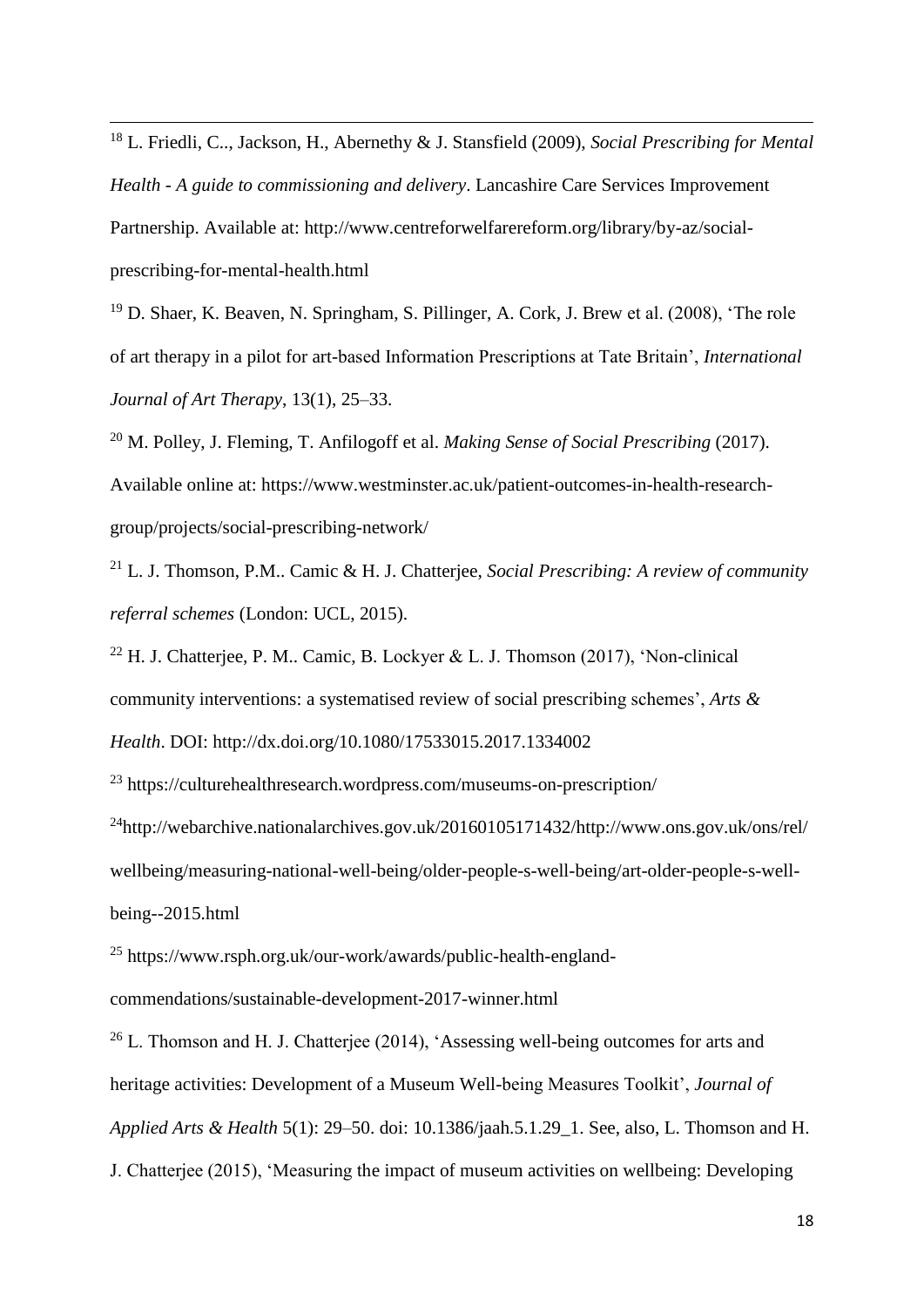the Museum Wellbeing Measures Toolkit', *Journal of Museum Management and Curatorship*. 30(1): 44-62. doi: 10.1080/09647775.2015.1008390

 $\overline{\phantom{a}}$ 

<sup>27</sup> D. Veal, et al. *Museums on Prescription: A guide to working with older adults* (London:

UCL, 2017) Available at: https://culturehealthresearch.wordpress.com/museums-onprescription/

<sup>28</sup> L. J. Thomson, B. Lockyer, P. M., Camic & H. J. Chatterjee (2017) 'Effects of a museumbased social prescription intervention on quantitative measures of psychological wellbeing in older adults', *Perspectives in Public Health*. DOI: https://doi.org/10.1177/1757913917737563 <sup>29</sup> C. Todd, P. M., Camic, B. Lockyer, L. J., Thomson & H. J. Chatterjee (2017), 'Museum programs for socially isolated older adults: Understanding what works', *Health & Place*. doi: 10.1016/j.healthplace.2017.08.005

<sup>30</sup> Foresight Mental Capital and Wellbeing Project (2008). Mental Capital and Wellbeing: Making the most of ourselves in the 21st century, final project report. London: The Government Office for Science.

 $31$  S. Desmarais, L. Bedford & H. J. Chatterjee (2018), Museums as Spaces for Wellbeing: A Second Report from the National Alliance for Museums, Health and Wellbeing. Available at: https://museumsandwellbeingalliance.wordpress.com

 $32$  N. Morse & H. J. Chatterjee (2017), 'Museums, health and wellbeing research: codeveloping a new observational method for people with dementia in hospital contexts', *Perspectives in Public Health*. DOI: https://doi.org/10.1177/1757913917737588

<sup>33</sup> H. Frumkin, G. N., Bratman, S. J. Breslow, et al. (2017), 'Nature Contact and Human Health: A Research Agenda', *Environmental Health Perspectives*. DOI: https://doi.org/10.1289/EHP1663.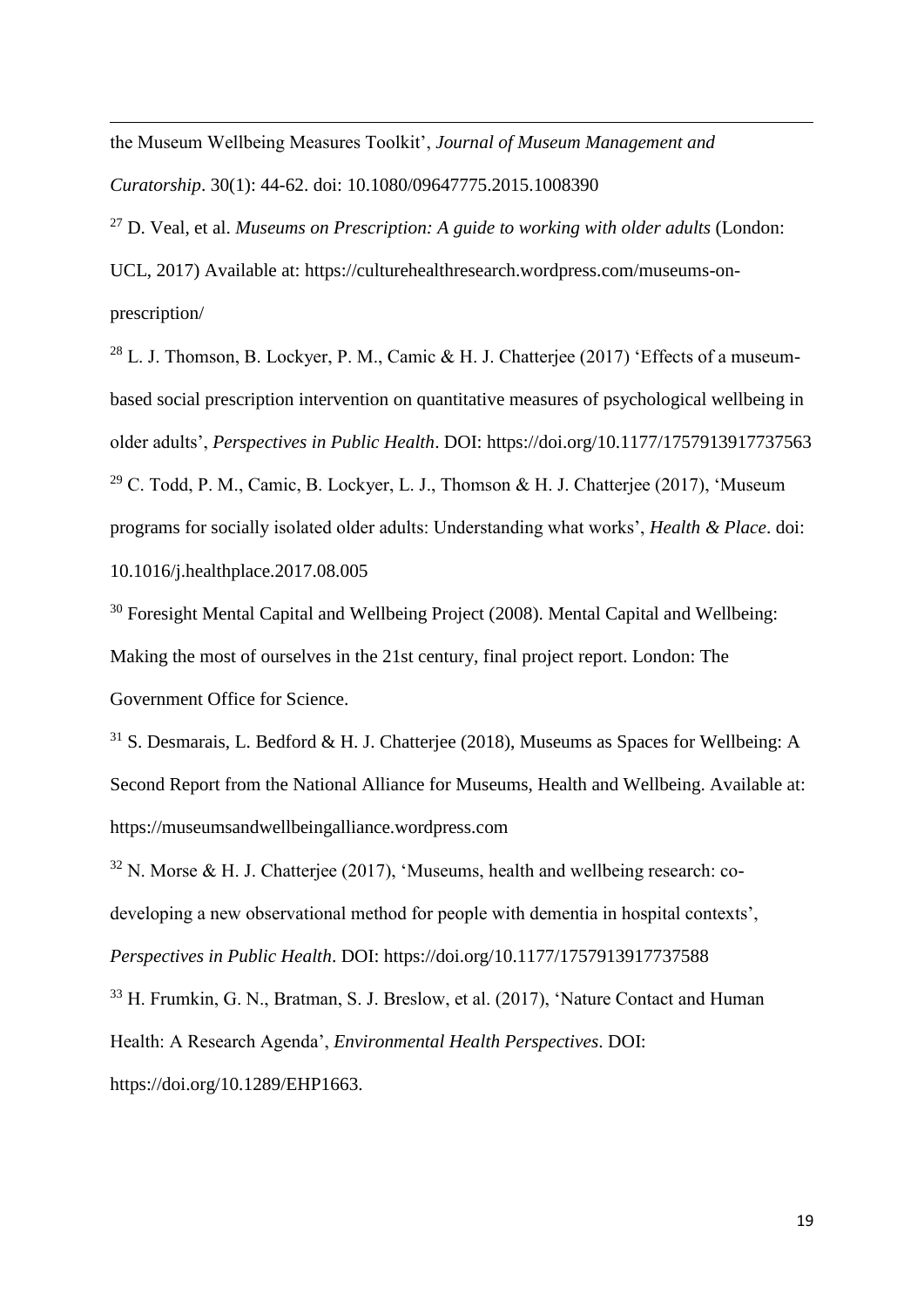$34$  R. Aerts, O., Honnay, A.Van Nieuwenhuyse (2018), 'Biodiversity and human health: mechanisms and evidence of the positive health effects of diversity in nature and green spaces', *British Medical Bulletin*, ldy021, DOI: https://doi.org/10.1093/bmb/ldy021

 $35$  R. Bragg and G. Atkins (2016). A review of nature-based interventions for mental health care. Natural England Commissioned Reports, Number204. Available at:

http://publications.naturalengland.org.uk/publication/4513819616346112

<sup>36</sup> J. Barton, R., Hine and J. Pretty (2009), 'The health benefits of walking in greenspaces of high natural and heritage value', *Journal of Integrative Environmental Science*, 6(4), pp.261- 278.

<sup>37</sup> J. Pretty, J., Peacock, R. Hine, M., Sellens, M., South and M. Griffin (2007), 'Green exercise in the UK countryside: Effects on health and psychological well-being, and implications for policy and planning', *Journal of Environmental Planning and management*, 50, 2, 211–231.

<sup>38</sup> J. Webber, J., Hinds & P. M. Camic (2015), 'The well-being of allotment gardeners: A mixed methodological study', *Ecopsychology*, 7(1), 20–28. doi:10.1089/eco.2014.0058

<sup>39</sup> https://www.tcv.org.uk/greengym

Berg, 2008).

 $\overline{\phantom{a}}$ 

<sup>40</sup> https://www.tcv.org.uk/greengym/health-benefits/green-gym-research

<sup>41</sup> T. G. Pavey, A. H. Taylor, K. R., Fox, M. Hillsdon, N., Anokye, J. L. Campbell, P., Foster, C., Green, C., Moxham, T., Mutrie, N., Searle, J., Trueman & R. S. Taylor (2011), 'Effect of exercise referral schemes on physical activity and improving health outcomes: Systematic review and meta-analysis', *British Medical Journal*, 343, 1–14. doi:10.1136/bmj.d6462 <sup>42</sup> H. J. Chatterjee, ed., *Touch in Museums: Policy and Practice in Object Handling* (Oxford:

<sup>43</sup> H. Critchley, 'Emotional Touch: A Neuroscientific Overview', in Ibid. 61-71.